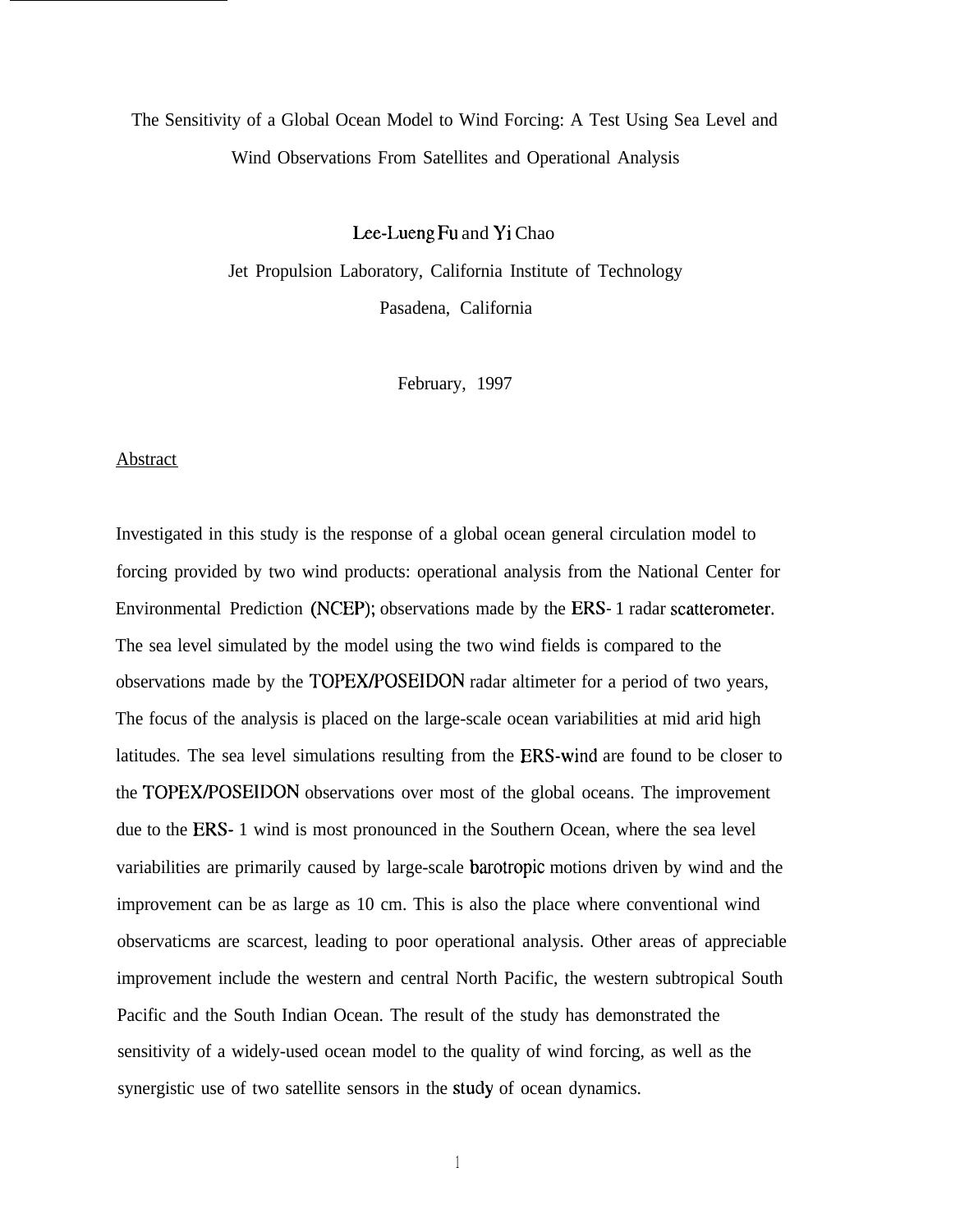# Introduction

There is a long history of the investigation of the variability of ocean currents in response to wind forcing. Analytical models have provided a framework for understanding the basic mechanisms of the ocean's response (e.g., Veronis and Stommel, 1956), whereas numerical models have been used to simulate the real ocean for comparison to observation in details (e.g., Willebrand et al. 1980). It has been shown that the tropical oceans are very sensitive to wind forcing and ocean models are indeed capable of producing better results when forced by better winds (Harrison et al., 1989; Liu et al. 1996). In the present study, we use the global sea level observation from the TOPEX/POSEIDON (abbreviated as T/P hereafter) Mission (Fu et al., 1994) to test the sensitivity of a global ocean general circulation model to the quality of wind forcing from two sources: operational analysis from meteorological centers versus observation from the ERS- 1 radar scatterometer (e.g., Offiler, 1994). The emphasis is placed on the large-scale (larger than the 100 km eddy scale) response of the ocean at mid and high latitudes, where the effects of wind on model performance is less well known.

Satellite altimetric observation of sea level is an effective tool for studying global ocean dynamics. After removing the steric effects on sea level from the T/P data, Stammer (1997) investigated the residual sea level variations and found that a time-depenclent Sverdrup balance (see Pedlosky, 1979 for definition) was able to account for the zonally integrated mass transport inferred from the data north of 40° N in the Pacific Ocean. Fu and Davidson (1995) reported evidence for local time-dependent Sverdrup balance in certain high-latitude regions. Comparisons of T/P data to numerical models have revealed intra-seasonal, barotropic (or depth-independent) response of the ocean to wind forcing at mid and high latitudes (Chao and Fu, 1995; Fu and Smith, 1996), where significant coherence exists between observation and model simulation at periods of 20-100 days and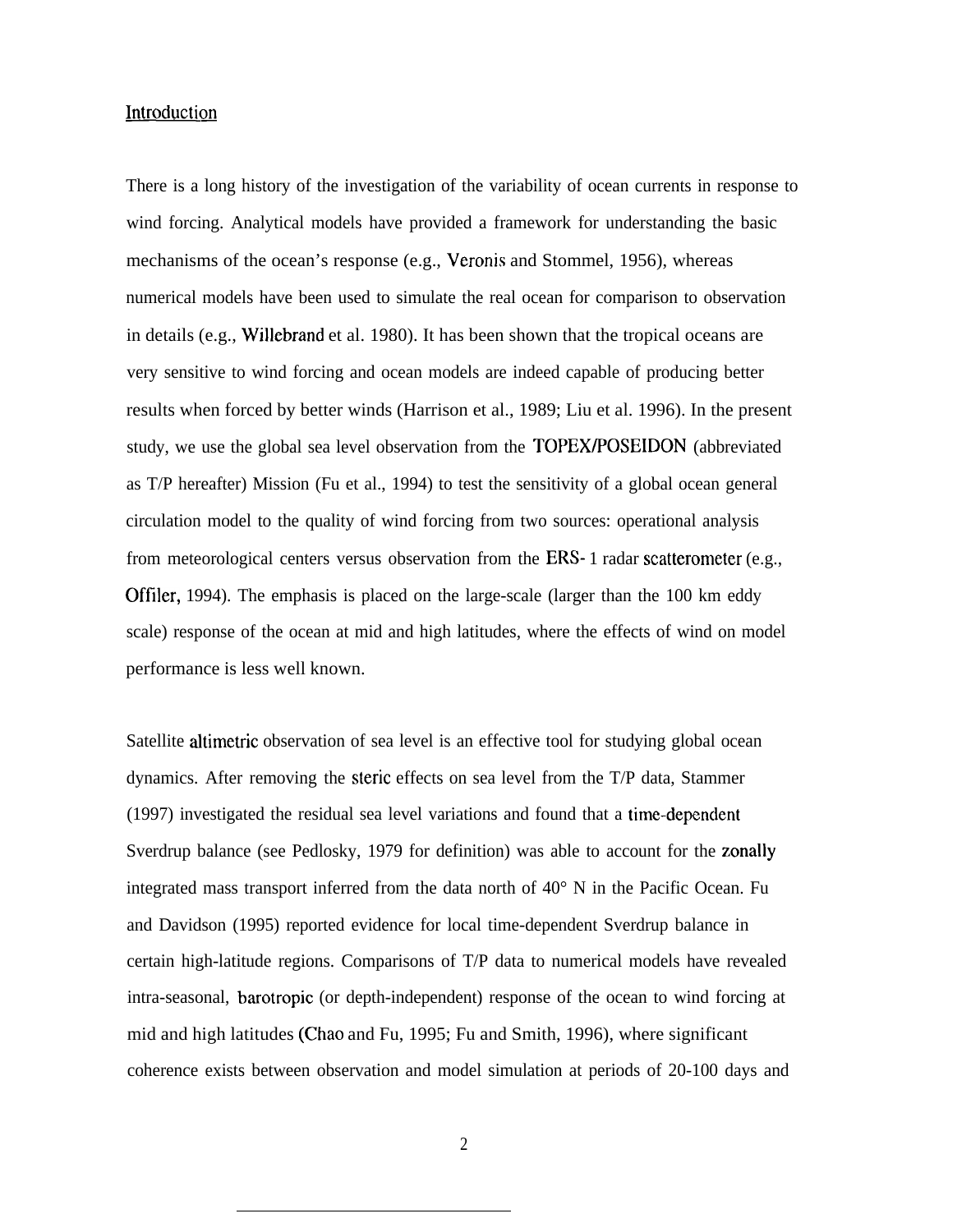scales larger than 1000 km. In this study we drive an ocean model using two different wind products and compare the results to T/P data. Can the model distinguish between the two wind fields in simulating the sea level observations?

#### The Model and Wind

The ocean model is the same as the one used by Chao and Fu ( 1995). It is the widely used Modular Ocean Model (MOM) developed by NOAA's Geophysical Fluid Dynamics Laboratory (GFDL) (Pacanowski et al., 1991). The configuration we adopted has a horizontal resolution of 2 degrees in longitude and 1 degree in latitude, and 22 vertical levels. Such resolution is adequate for resolving the large-scale features of interests to the study. The model was first run for 10 years forced by the climatological monthly wind of Hellerman andRosenstein(1983). The initial condition was the January temperature and salinity from Levitus (1982) with zero currents. The surface temperature and salinity were restored to the climatological monthly values of Levitus (1982) with a relaxation timescale of 30 days.

After the spin-up the model was forced by two real-time wind products for the investigation. The first wind product is the 1000 mb wind analysis from NOAA's National Center for Environmental Prediction (NCEP, used to be called the National Meteorological Center). This is the same wind used by Chao and Fu (1995). The second wind product is based on the observations made by the ERS-1 radar scatterometer. The data were processed and objectively interpolated to a regular space-time grid by the French CERSAT Group of IFREMER (CERSAT, 1996). The gridded ERS- 1 wind has a resolution of 1 degree in both longitude and latitude, and is available every 7 days. The NCEP wind has a resolution of 2.5 degree in both longitude and latitude, and is available every 12 hours. To make the frequency content of the two wind products comparable, the 12-hour NCEP wind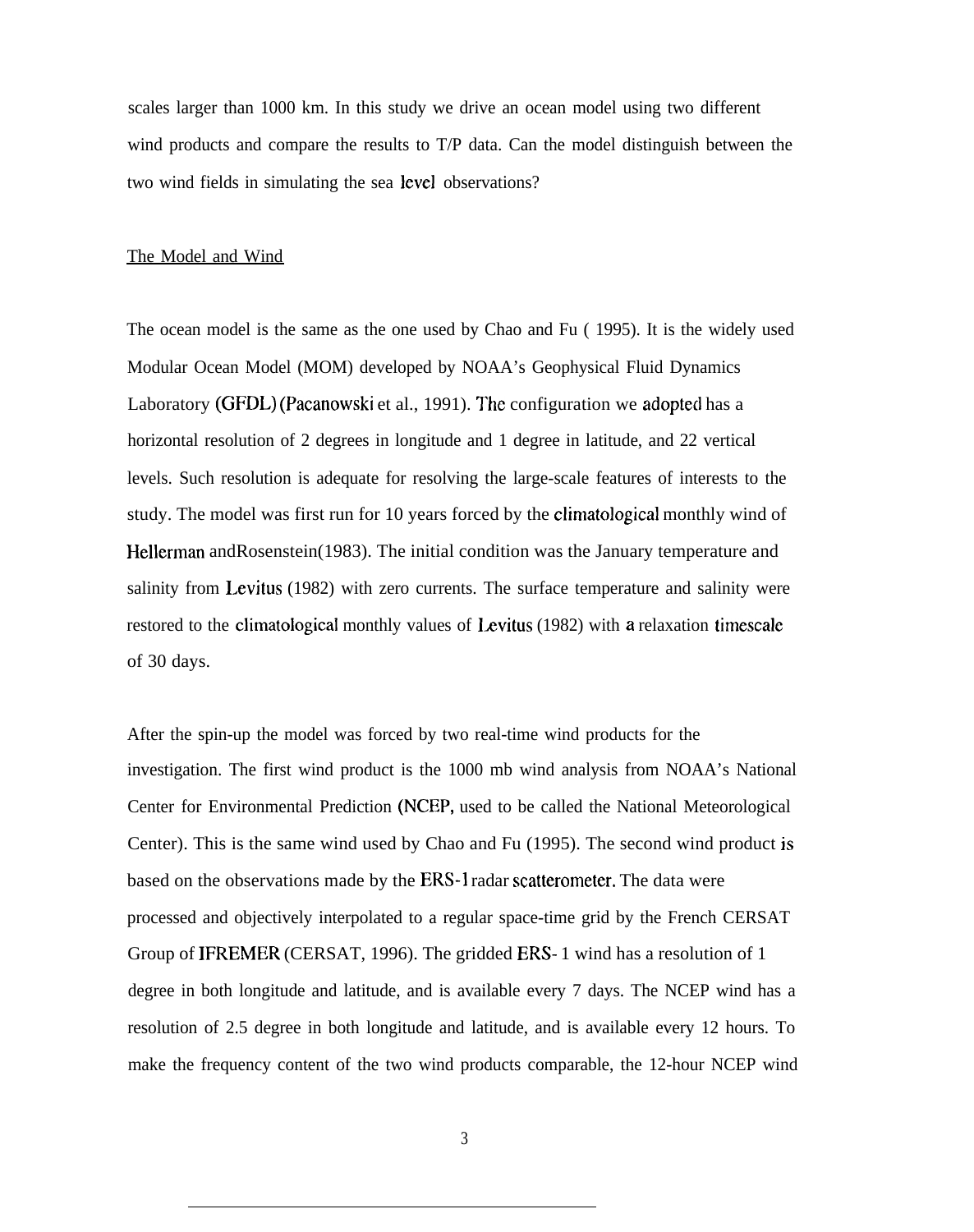was low-pass filtered by averaging over 7-day intervals. A wind-speed-dependent drag coefficient formula (Large and Pond, 198 1) was used to convert wind speed from both products to wind stress. The resulting wind stress was then linearly interpolated onto the model space and time grids.

Displayed in Figure 1 is a scatter plot comparing the mean zonal wind stress computed from the two products over the global oceans for the period of October, 1992- October, 1994. It clearly shows that the NCEP 1000 mb wind stress is about 40-50% higher than the ERS- 1 wind stress. Similar results were obtained for the meridional component. This finding is consistent with that of Mestas-Nuñez et al (1994), who compared the ECMWF 1000 mb wind to the Seasat scatterometer observations. The discrepancy between the 1000 mb isobaric surface from the real ocean surface renders the 1000 mb wind generally too strong for being used as surfiace wind. The 1000 mb wind could be scaled down by a fudge factor to emulate the surface wind better, but this was not done for the study because our objective is the model's sensitivity to the quality of wind forcing instead of optimizing the simulation forced by operational analysis.

The ocean model was driven by the two wind products and the resultant simulation of sea level was compared to the observation of T/f' for the period of October 1992-October 1994. The switch to real-time wind forcing was made on April 1, 1992 when the ERS- 1 wind became available. The ocean's adjustment to such an abrupt shift of wind forcing from climatology to real-time observation would take years to settle down. For the present study, the long-term trends in the sea level simulations, which were affected by the adjustment processes, were removed before comparison to the observations. The focus of the study is therefore limited to seasonal timescalcs and shorter.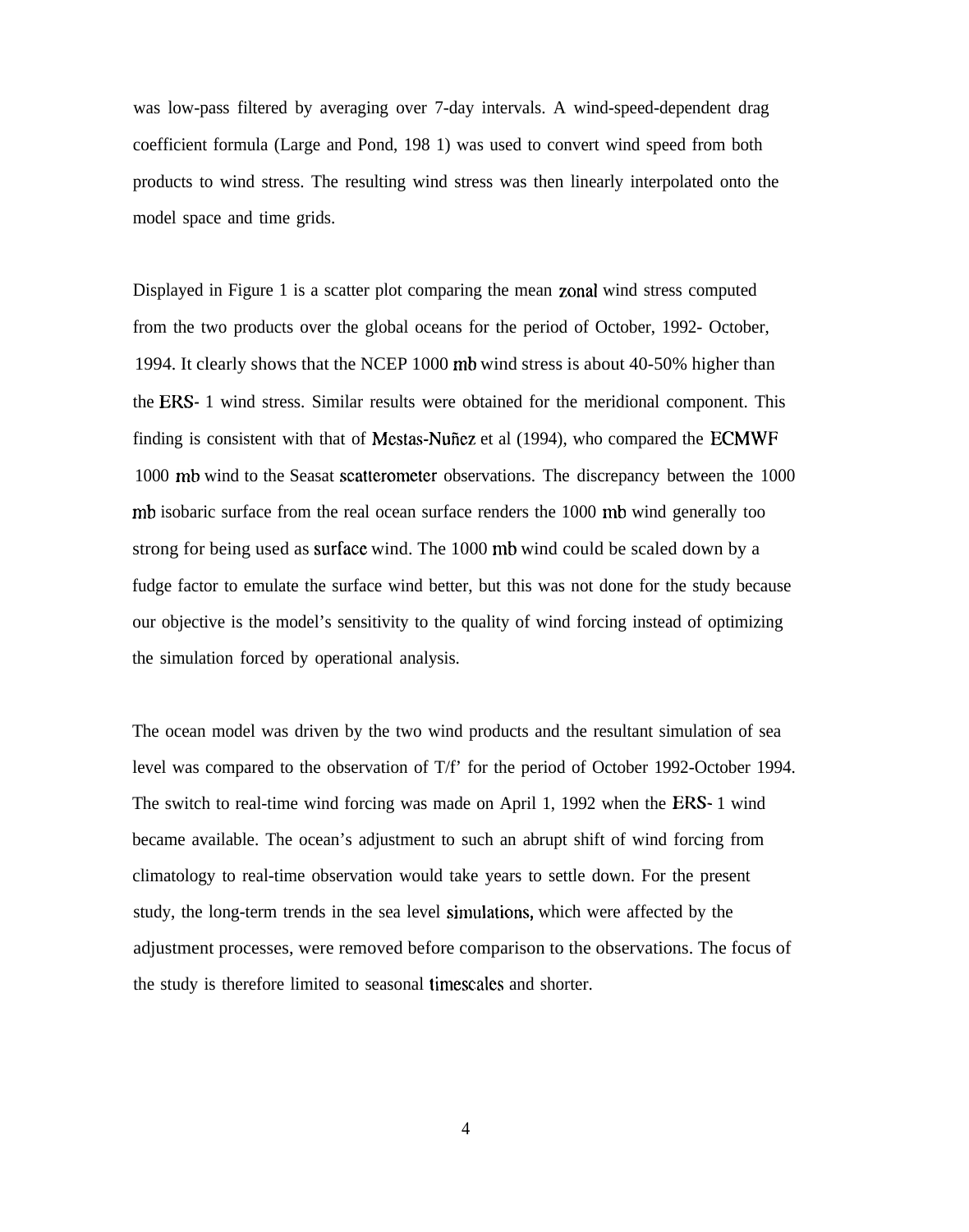The root-mean-squares (rms) sea level difference between the two model runs is shown in the upper panel of Figure 2. The geographic patterns of the sea level difference are very different from those of the difference in wind (lower panel of Figure 2). The latter are primarily dependent on latitude: largest at high latitudes and smallest in the tropics. The former are more complicated, reflecting the regions where the sea level is sensitive to wind forcing. There are significant differences in sea level in the tropics as expected, despite the minimum difference in wind. The wind differences are large and pervasive at high latitudes, whereas the sea level differences have rather localized patterns. These sea level patterns, especially in the Southern Ocean, are similar to those of the barotropic intraseasonal response of the ocean discussed in Chao and Fu (1995). The difference between the two model runs reveals the sensitivity of the model to wind forcing, but it does not indicate which run is better. The question is addressed by comparing the simulations to observations.

### Comparison to Observations

The sea level observations made by the T/P radar altimeter have been used in a wide range of oceanographic and geophysical applications (see the two special issues of the Journal of Geophysical Research, Vol. 99, No. C12, 1994 and Vol. 100, No. C12, 1995). The data used in the study were processed in a standard manner: After the application of the project-supplied corrections (Callahan, 1994), the sea level data were interpolated to a set of fixed ground locations 6.2 km apart along the satellite track for collinear analysis. Also applied were the corrections for the ocean tides (Ma et al., 1994) and the loading of the atmospheric pressure (Fu and Pihos, 1994). After the time mean was removed from each data point, the time-varying residual sea levels were used for the study.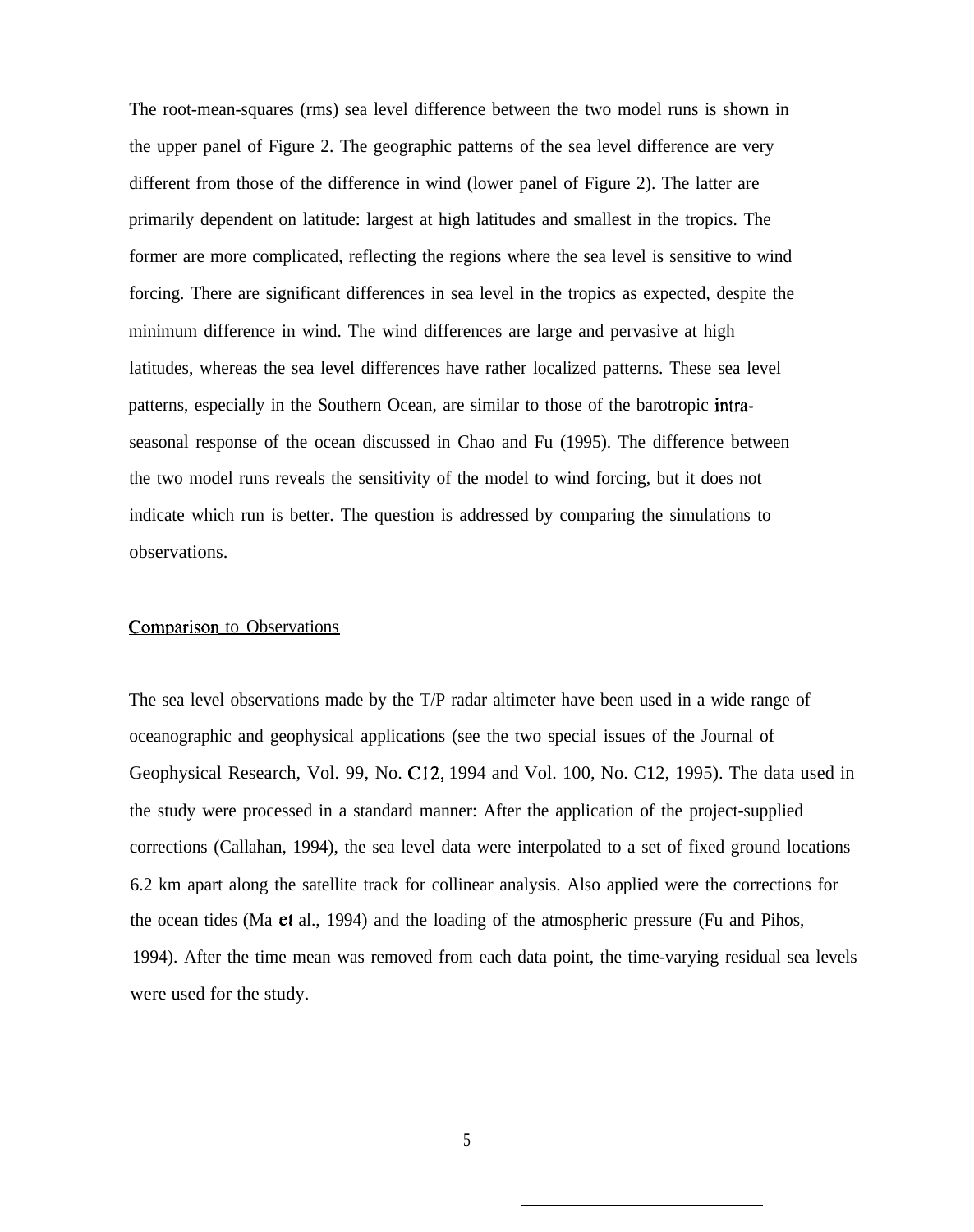To extract the large-scale signals for comparison to the model, the T/P data were spatially smoothed within 50 boxes by a Gaussian weighting scheme with an e-folding scale of 500 km. The data were sampled on 10x 10x 10 day grids. A 10-day running mean filter was applied to both model runs for comparison to the T/P data, Figure 3 shows the differences between the simulations and the T/P observations. It clearly demonstrates the impact of using a better wind in simulating the global sea level variations. Except for small, scattered regions, the simulation forced by the ERS- 1 wind is generally better as expected, The globally averaged rms difference between simulation and observation has been recluced from 4.2 cm (forced by the NCEP wind) to 3.3 cm (forced by the ERS-1 wind).

In the tropics, the improvement is more pronounced in the Atlantic Ocean and the Indian Ocean than the Pacific Ocean, The prominent improvements to the east of Madagascar as well as off the northeast Australia are due to improved simulation of the annual cycle that is primarily wind-driven in these regions (Stammer, 1997). The improvements in the western and central subtropical North Pacific primarily reflect improved simulation of Rossby waves that are prevalent at these latitudes (Chelton and Schlax, 1996). The improvements at latitudes higher than 40 degrees are primarily related to the intra-seasonal barotropic fluctuations discussed previously. Chao and Fu (1995) demonstrated the barotropic nature of these variabilities by showing the coherence between sea level and the barotropic streamfunction of the model. This study confirms that these variabilities are essentially driven by wind.

Figure 4 shows the comparison of sea level time series averaged over a 1000 km by 1000 km box centered at 55°S and 100°W in the southeast region of the South Pacific Ocean, where the intraseasonal variability has a local maximum. The correlation between observation and simulation increases from 0.3 to 0.5 while therms difference decreases from 5.9 cm to 3.1 cm when the model is forced by the ERS- 1 wind instead of the NCEP wind. Occasionally the improvement due to the ERS-1 wind amounts to 10 cm. Note the excessive fluctuations resulting from the NCEP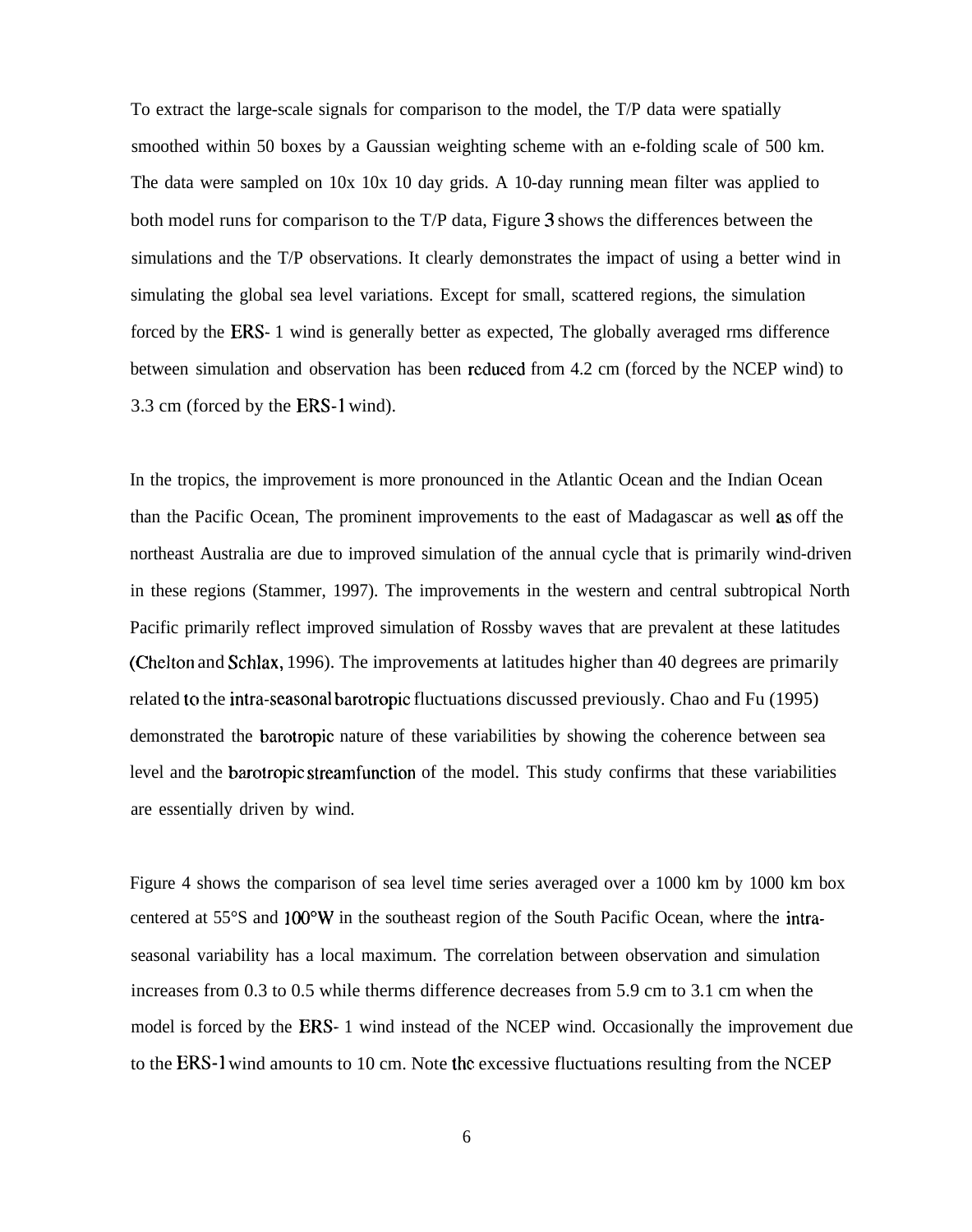wind forcing which is known to be too strong. As shown by Mestas-Nufiez et al, (1994), the 1000 mb wind can be scaled clown by a fudge factor to emulate the 10-m wincl. It is expected that using such 10-m wind would improve the simulation forced by operational analysis to some extent.

# Conclusion

It is demonstrated in the study that the use of the ERS- 1 scatterometer wind instead of the NCEP 1000 mb wind in driving an ocean general circulation model has improved the model's ability to simulate sea level variations over most of the global oceans. The global rms difference between the model simulation and the TIP observation is improved from 4.2 cm to 3.3 cm. The improvement is most pronounced in the Southern Ocean, where the sea level variabilities are primarily caused by large-scale barotropic motions driven by wind and the improvement can be as large as 10 cm. The Southern Ocean is also a place where direct wind observations are scarce and consequently the quality of the operational analysis is probably the poorest. Other areas of appreciable improvement include the western and central North Pacific, the western subtropical South Pacific and the South Indian Ocean. The result of the study has demonstrated the sensitivity of a widely-used ocean model to the quality of wind forcing, as well as the synergistic use of two satellite sensors in the study of ocean dynamics.

#### Acknowledgments

The research described in the paper was carried out by the Jet Propulsion Laboratory, California Institute of Technology, under contract with National Aeronautics and Space Administration. Support from the TOPEXIPOSEIDON Project funded under the NASA TOPEX/POSEIDON Announcement of Opportunity is acknowledged.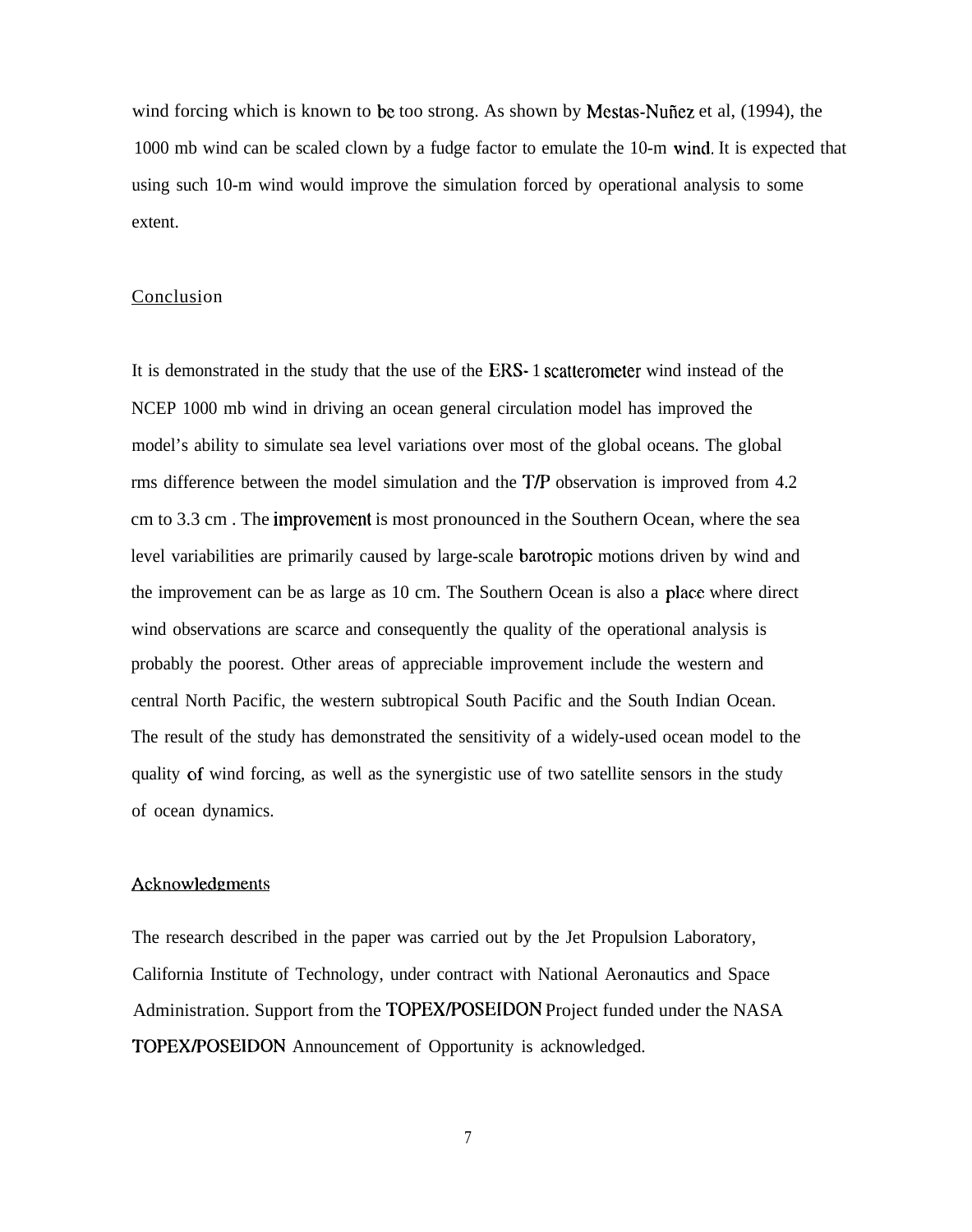# **References**

Callahan, P. S., *Topex/Poseidon Project GDR Users Handbook*, JPL D-8944 (internal document), rev A, Jet Propulsion Laboratory, Pasadena, Calif., 84 pp., 1994.

CERSAT, Scatterometer Mean Wind Field Products User Manual, C2-MUT-W-02-IF, Dept. of Oceanogr. From Space, IFREMER, Brest, France, 57 pp., 1996

Chao, Y., and L.-L. Fu, A comparison between the TOPEXIPOSEIDON data and a global ocean general circulation moclel during 1992-93. *lournal of Geophysical Research, 100, 24965-24976, 1995*

Chelton, D. B., and M. G. Schlax, Global observations of oceanic Rossby waves, Science, 272, 234-238, 1996.

Fu, L-L., and G. Pihos, Determining the response of sea level to atmospheric pressure forcing using TOPEX/POSEIDON data, *J. Geophys.Res., 99,24633-24642,* 1994.

Fu, L-L., and R.D. Smith, Global ocean circulation from satellite altimetry and highresolution computer simulation. *Bull. Amer. Meteorology. Sot., 77, 2625-2636,* 1996

Fu, L.-L., and R.A. Davidson, A note on the barotropic response of sea level to timedependent wind forcing, Journal *of Geophysical Research, 100, 24955-24963, 1995.*

Fu, L.-L., E. J. Christensen, C.A. Yamarone, M. Lefebvre, Y. Menard, M. Dorrer, and P. Escuclier, TOPEX/POSEIDON Mission Overview, *Journal of Geophysical Research, 99, 24369-24381, 1994.*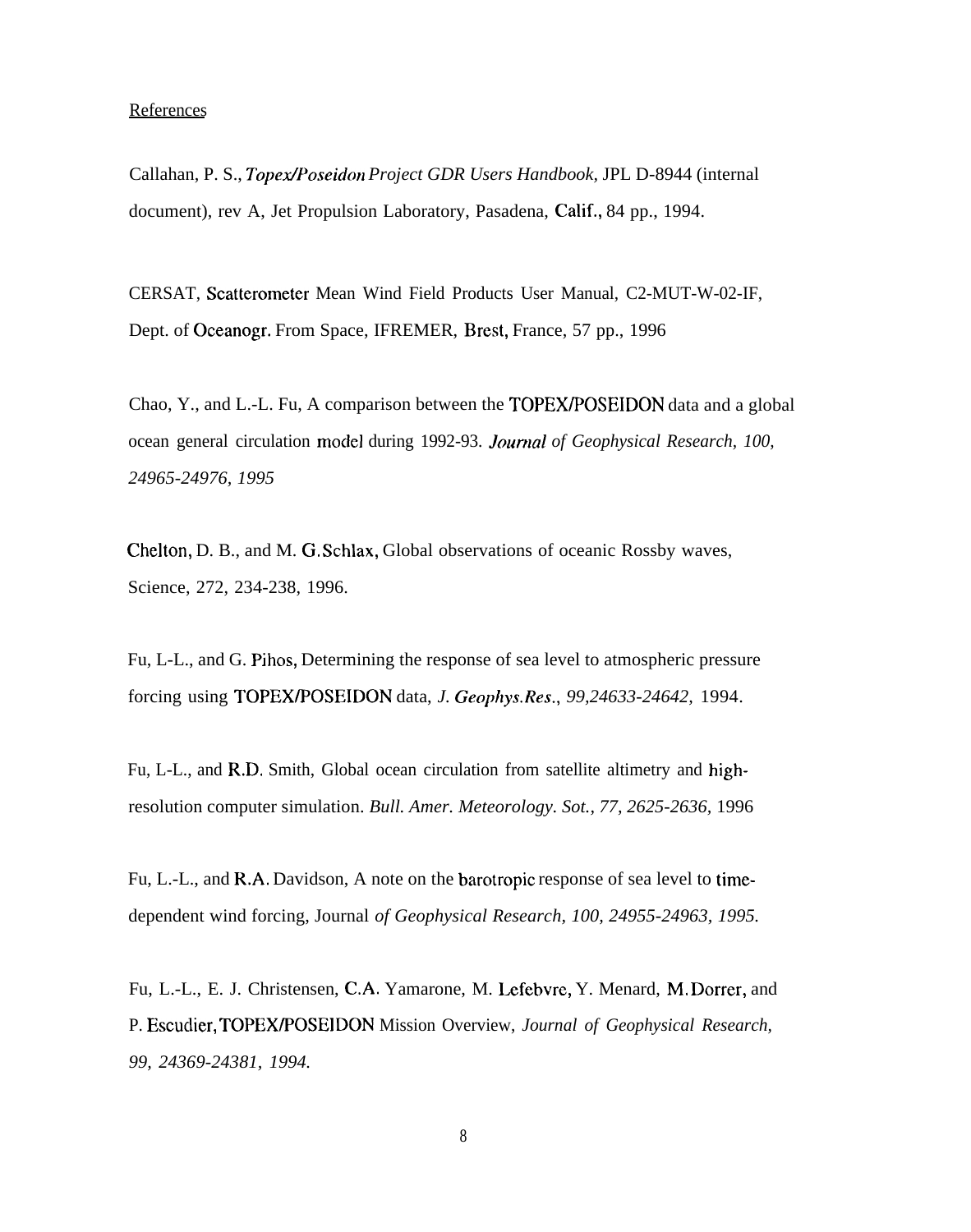Harrison, D.E., W.S. Kessler, and B. Giese, Ocean circulation model hindcast of the 1982-83 El Nine: thermal variability along the ship-of-opportunity tracks, *J. Phys. Oceanogr.,* 19, 397-418, 1989.

Hellerman, S., and M. Rosen stein, Normal monthly wind stress over the world ocean with error estimates, *J. Phys. Oceanogr., 13,* 1903-1104, 1983.

Large, W. G., S. Pond, Open ocean momentum flux measurements in moderate to strong winds, *J. Phys. Oceanogr., 11, 324-336, 1981.*

Levitus, S., *Climatological atlas of the world ocean*, NOAA Professional Paper No. 13, 173 pp., U.S. Govt. Print. Off., Washington, D. C., 1982.

Liu, W.T., W. Tang, and L-L. Fu, 1995: Recent warming event in the Pacific may be an El Nifio, *Eos, Tram. Amer. Geophys. Union, Vol. 76, No. 43, p.429, 437,* Oct. 24, 1995.

Ma, X. C., C. K. Shum, R. J. Eanes, and B. D. Tapley, 1994: Determination of ocean tides from the first year of TOPEWPOSEIDON altimeter measurements, *J. Geophys. Res.,* 99, 24,809-24,820.

Mestas-Nufiez, A. M., D.B. Chelton, M. Freilich, and J.G. Richman, An evaluation of ECMWF-based climatological wind stress fields, *J. Phys. Oceanogr.,* 24, 1532-1549, 1994.

Offiler, D., The calibration of the ERS - 1 satellite scatterometer winds. J. Atmos. Oceanic. Tech., 11, 1002-1017, 1994.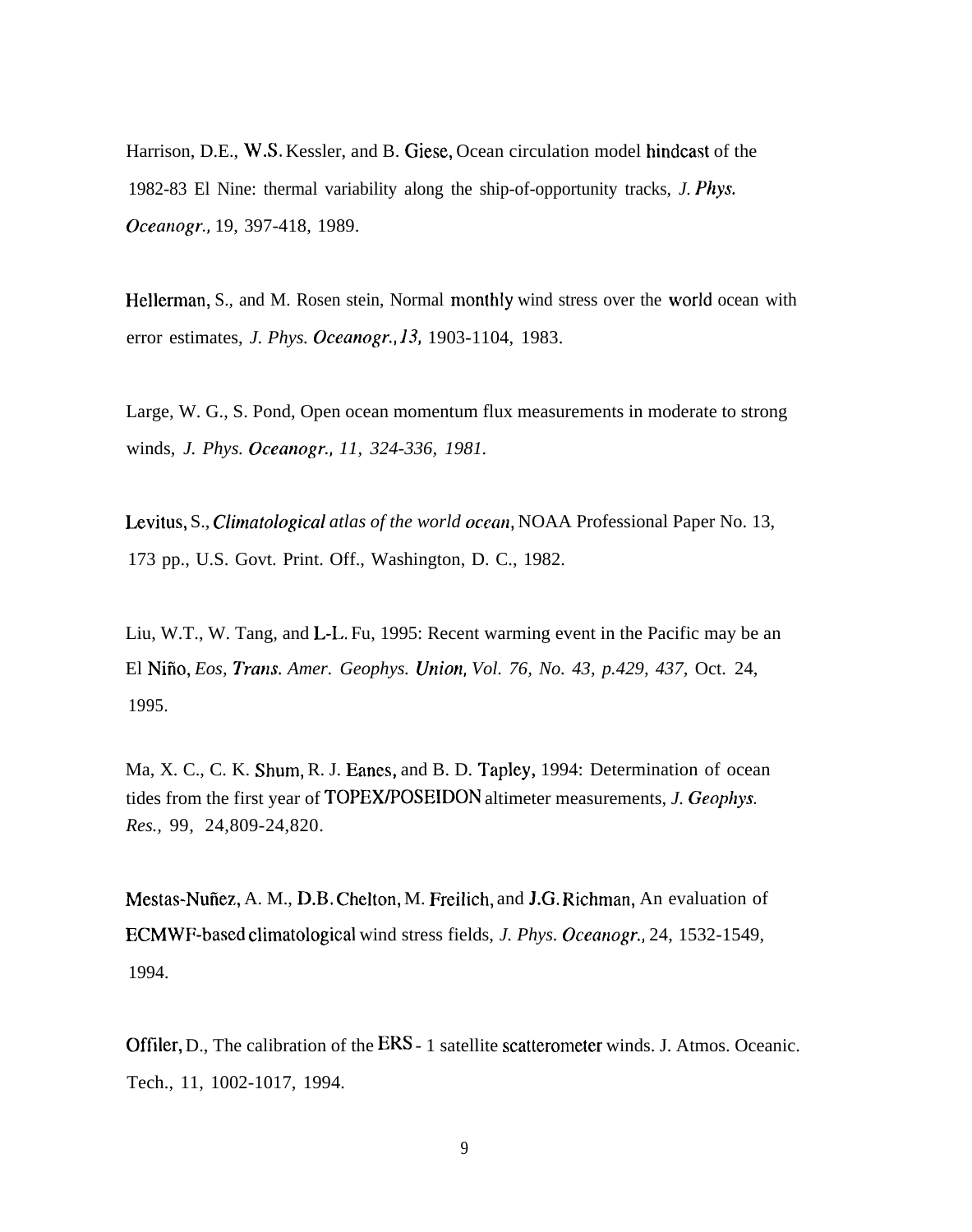Pacanowski, R., K. Dixon, and A. Rosati, *Modular Ocean Model Users' Guide*, Ocean Group Tech. Rep. 2, Geophys. Fluid Dyn, Lab., NOAA, Princeton, N. J., 1991.

Pedlosky, J., 1979: *Geophysical Fluid Dynamics,* Springer-Verlag, New York,

Stammer, D., Steric and wind-induced changes in TOPEX/POSEIDON large-scale sea surface topography observations., submitted to J. Geophys. Res., 1997.

Veronis, G., and H. Stommel, The action of variable wind stresses on a stratified ocean, *J. Mar. Res., 15,43-75, 1956.*

Willibrand, J., S.G.H. Philander, and R.C. Pacanowski, The Oceanic Response to Large-Scale Atmospheric Disturbances. *J. Phys. Ocemogr., 10,* 411-429, 1980.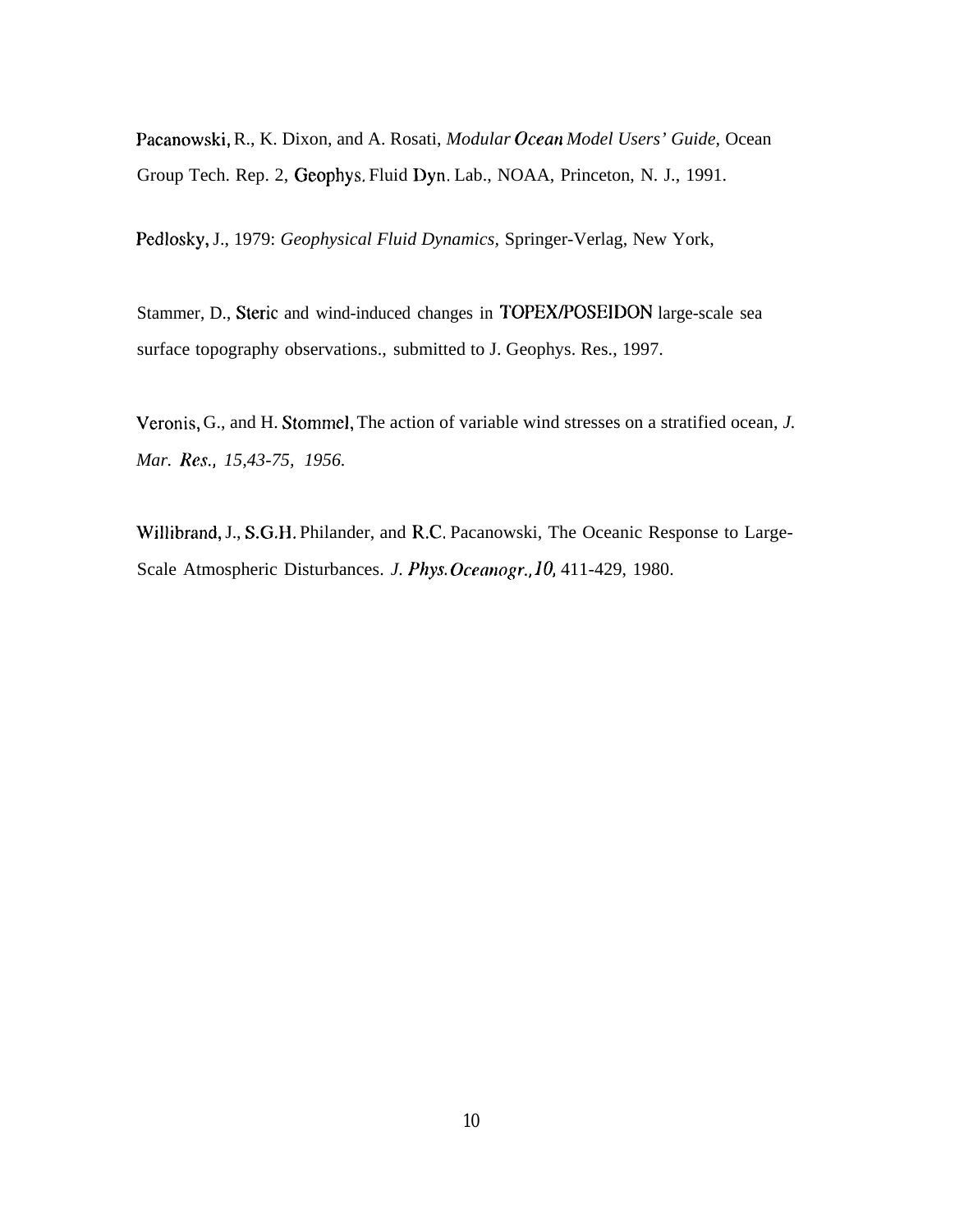Figure 1. Mean zonal wind stress from the ERS- 1 scatterometer versus the NCEP 1000 mb analysis.

Figure 2. Upper panel: rms sea level difference (in cm) between the two model simulations (denoted by OGCM) forced by the NCEP wind and the ERS-1 wind. Lower panel: rms of the vector difference between the ERS- 1 and NCEP wind stress (in dynes/cm<sup>2</sup>).

Figure 3. Upper panel: rms difference in sea level between the T/P observation and the model simulation (denoted by OGCM) forced by the NCEP wind. Middle panel: as in the upper panel except that the simulation is forced by the ERS - 1 wind. Lower panel: the difference between the two (upper panel minus lower panel). A positive value means improvement in sea level simulation resulting from the ERS - 1 wind forcing.

Figure 4. Sea level time series averaged over a 1000 km by 1000 km box centered at 55°S and 100"W: solid line - TOPEWPOSEIDON observation; dashed line - model simulation forced by the ERS- 1 wind; dotted line - model simulation forced by the NCEP wind.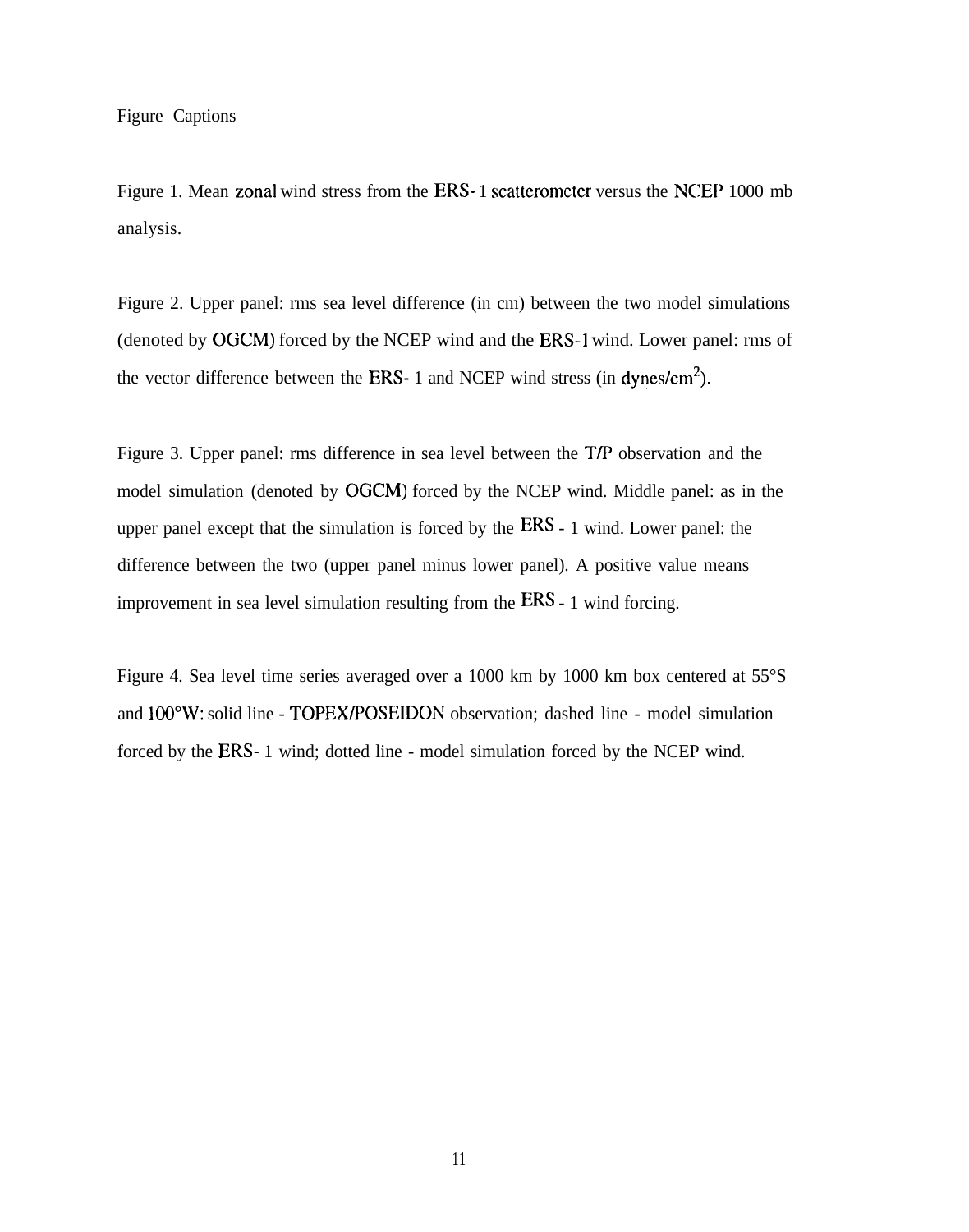

 $Fig. 1$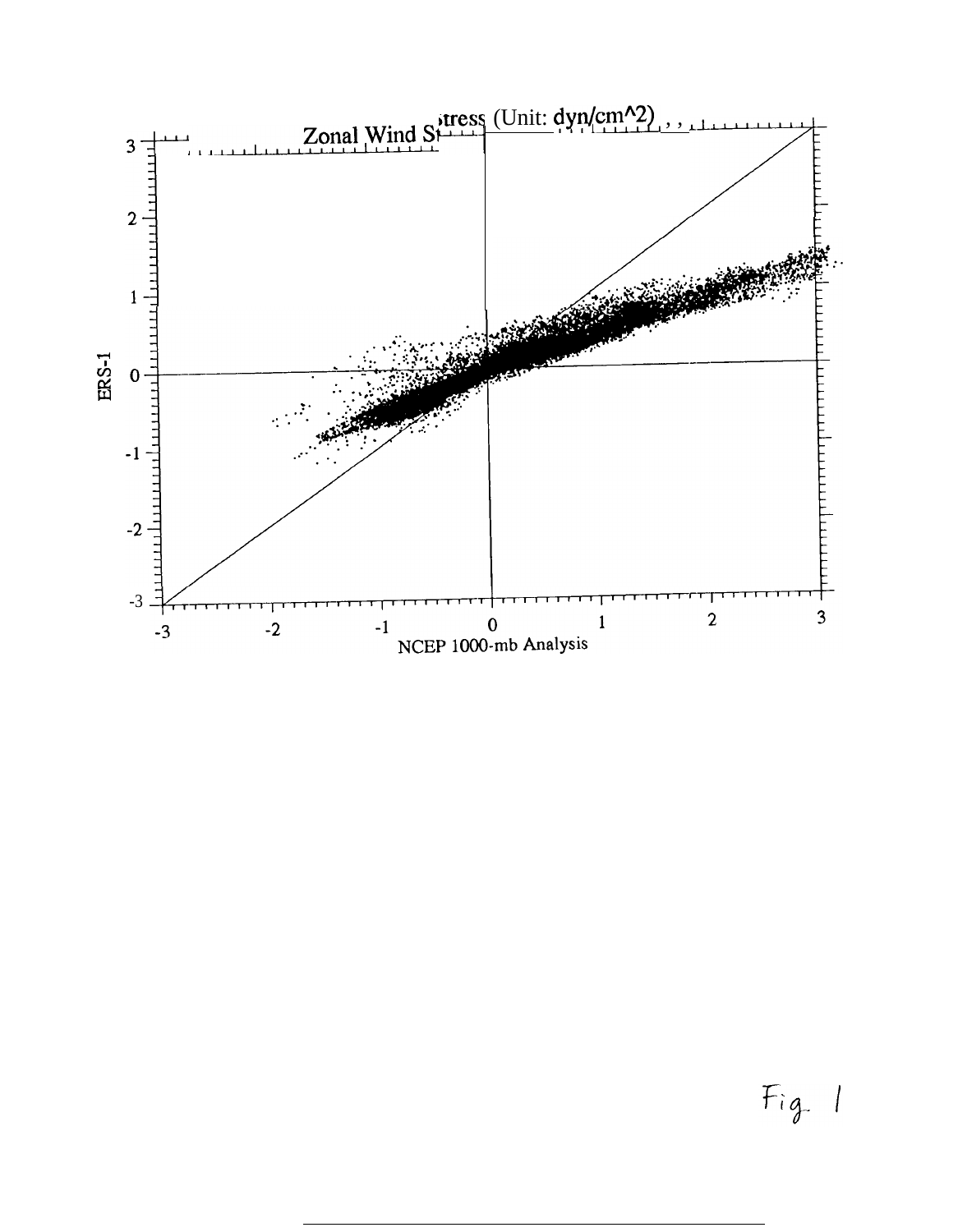

RMS (ERSI-NCEP)



 $Fig. 2$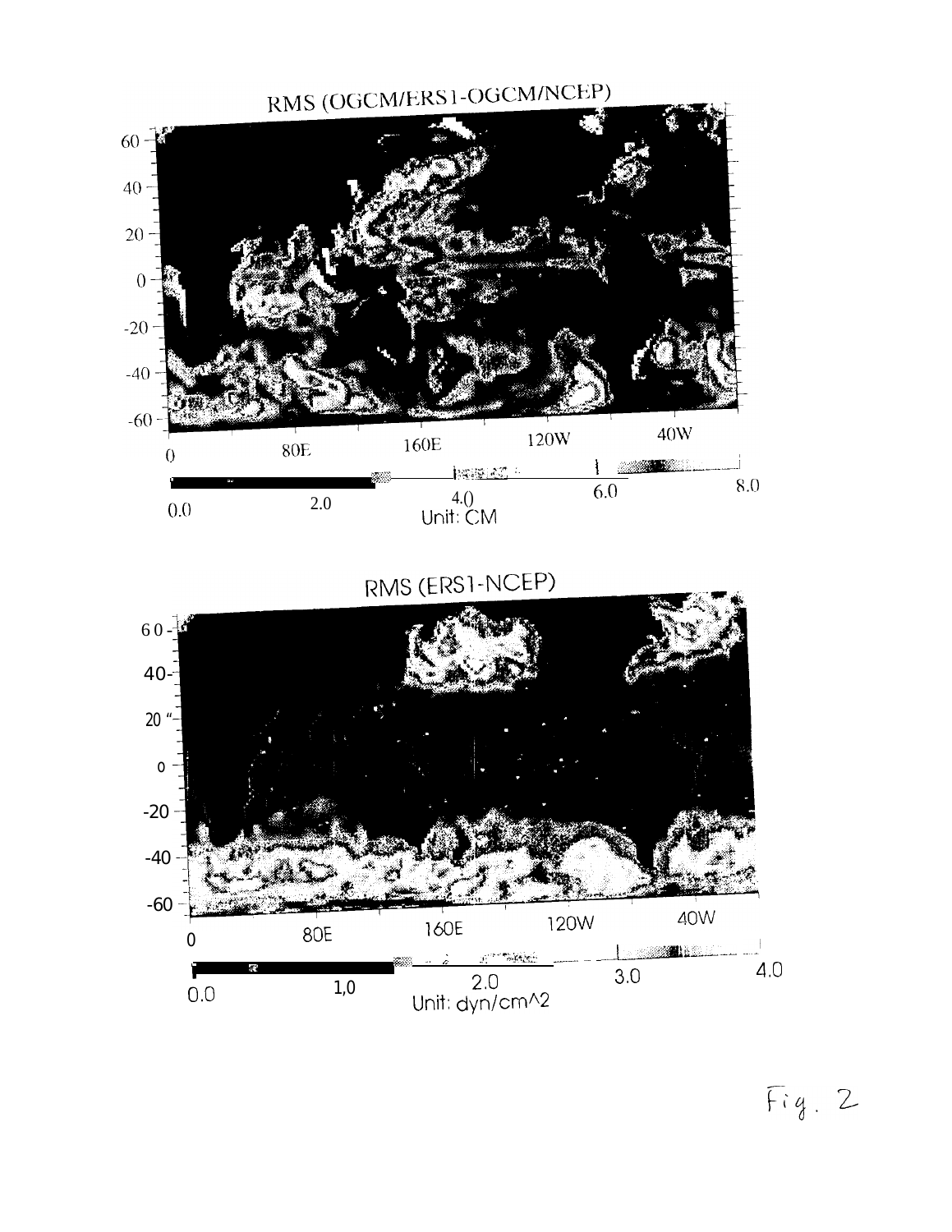

Difference



 $Fig. 3$